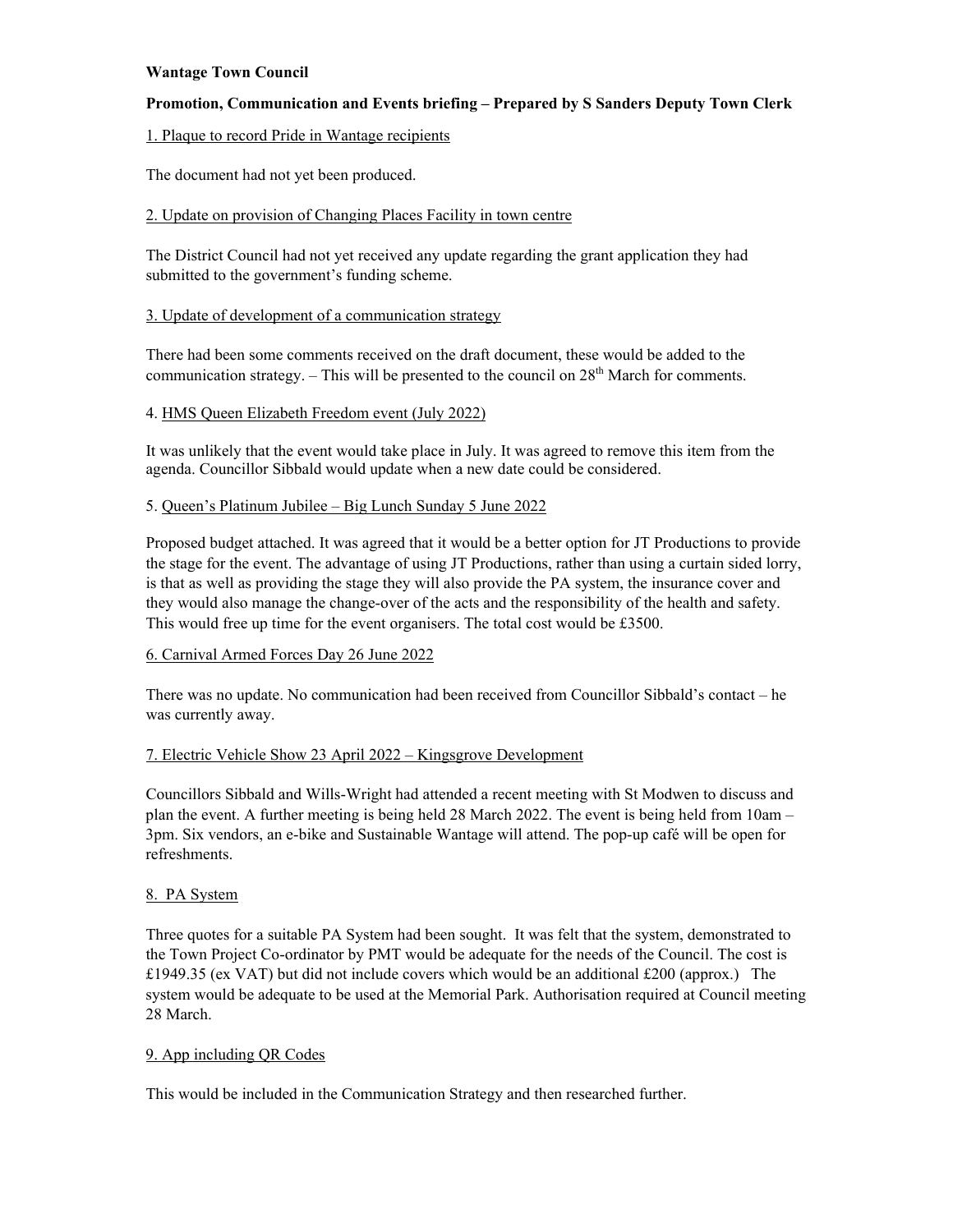# 10. Town Crest

The cost involved in the design and creation of a crest, built to specification by the College of Arms was likely to be around £9k. It was felt that the timing to consider this was inappropriate and it will be re-visited in the future.

# 11. Transparency Code

The Clerk was working on the data required for the Transparency Code. This would be discussed at the Council meeting 28/3/22.

## 12. Flags for the town centre and surrounding streets

The Deputy Clerk was waiting for measurements of the existing flag holders to enable further research into suitable poles that would be more robust. It was suggested that the decision could be delegated to the chairman of the committees to ensure that the flags could be installed before the Queen's Platinum Jubilee Big Lunch, once the details were known.

## 13. Newsletter

Most of the newsletters have been delivered but there had been some concerns about some newsletters being posted through letter boxes in bundles as well as some being posted in a Royal Mail post box. Wantage Town Football Club, who had been responsible for the delivery were going to investigate. There had been lots of information included in the recent edition and there had been some good feedback received.

Inclusions for the next issue should be received by the Town Project Co-ordinator by 1 May. The newsletter will go to print on 14 May and be ready for distribution w/c 23 May 2022.

It was suggested to include the following information in the newsletter:

- a) Summary of grants given by Wantage Town Council
- b) Crab Hill Funds available for infrastructure from S106 and the organisations that will benefit.
- c) Council spend
- d) Tree planting at Kingsgrove

### 14. Wantage Town Magazine

There was no cost associated with inclusions for the magazine. It was felt that information relating to events could be published (Dates for your Diary).

Sheryl Sanders - Deputy Town Clerk 22/3/22

-----------------------------